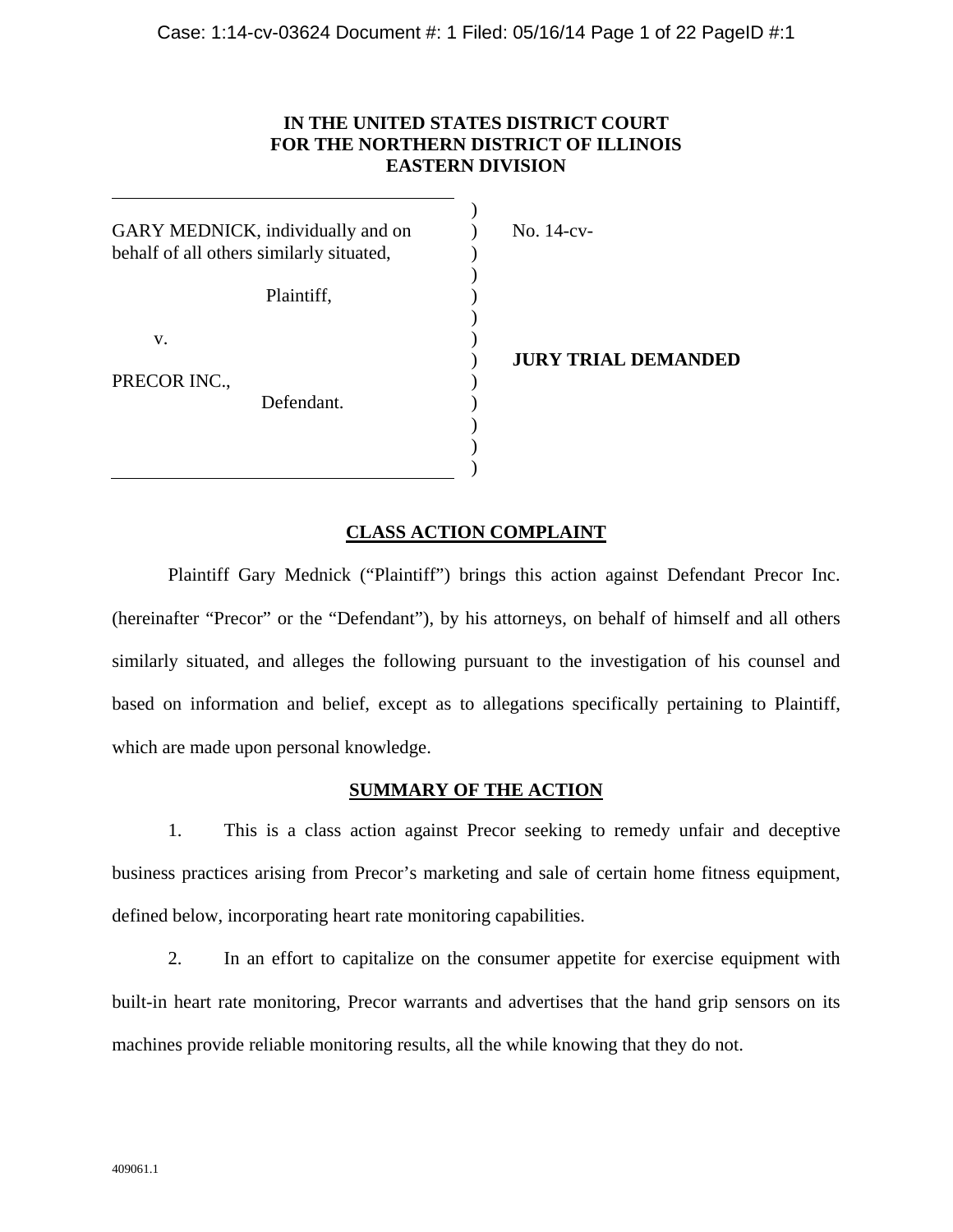### Case: 1:14-cv-03624 Document #: 1 Filed: 05/16/14 Page 2 of 22 PageID #:2

3. Precor's "touch sensor heart rate" monitoring systems are unreliable, failing to produce an accurate reading of the user's actual heart rate. By misrepresenting the ability of its heart rate technology to provide an accurate reading, Precor has perpetrated a fraud upon unsuspecting consumers, inducing them to pay a premium price for a feature that simply does not work.

4. Precor has made these representations with full knowledge that its heart rate monitoring technology is unreliable. As is further detailed herein, when Plaintiff called Precor to complain about the faulty monitoring system, Precor's customer representative acknowledged Precor's awareness of the problem and instructed Plaintiff to purchase an independent heart rate monitor to achieve an accurate reading. The Precor representative further advised Plaintiff that Precor would not cover the cost of the additional heart rate monitor.

5. Consequently, Plaintiff seeks relief on behalf of himself and the members of the Multi-State and Illinois Resident Classes defined below for Precor's breach of express and implied warranty and violations of the Illinois Consumer Fraud and Deceptive Business Practices Act, 815 ILCS 505/2, the materially similar laws of other states, and the Magnuson-Moss Warranty Act, 15 U.S.C. § 2301 *et seq*.

### **JURISDICTION AND VENUE**

6. This Court has jurisdiction over the claims asserted herein pursuant to 28 U.S.C. §1332, as amended in 2005 by the Class Action Fairness Act. Subject matter jurisdiction is proper because: (1) the amount in controversy in this class action exceeds five million dollars, exclusive of interest and costs; and (2) a substantial number of the members of the proposed class are citizens of a state different from that of Defendant.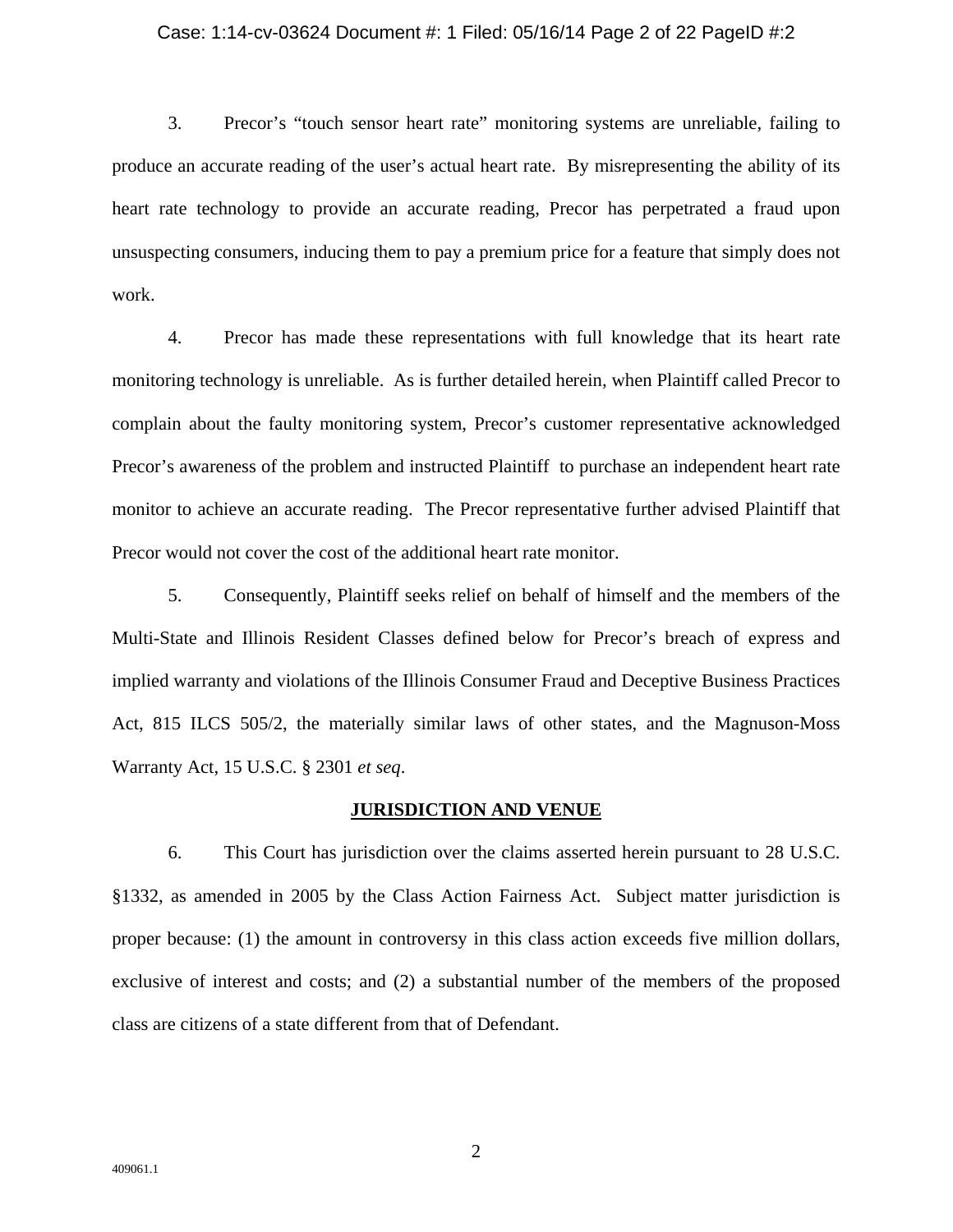### Case: 1:14-cv-03624 Document #: 1 Filed: 05/16/14 Page 3 of 22 PageID #:3

7. Venue is proper in this District under 28 U.S.C. §1391(b)(2) and (3). Defendant conducts substantial business in this District, including conduct directed at members of the Class, such as the promotion, sale and marketing of its products, sufficient to subject Defendant to the jurisdiction of this Court. The events and conduct giving rise to the violations of law in this action constitute interstate commerce, and a significant portion thereof occurred in this District.

## **PARTIES**

8. Plaintiff Gary Mednick is an individual consumer and resident of the State of Illinois. On or about October 20, 2013, Plaintiff purchased a Precor Model 9.23 Treadmill from The Great Escape/Chicago Home Fitness ("Chicago Home Fitness"), an authorized third-party retailer for Precor, at Chicago Home Fitness's Mundelein, Illinois location.

9. Defendant Precor is a corporation formed under the laws of the State of Washington, with its principal office located at 20031 142nd Ave NE, Woodinville, WA 98072. Precor researches, develops and markets a variety of personal and commercial fitness equipment throughout North America, including the equipment identified in paragraph 14 below.

## **FACTUAL ALLEGATIONS**

10. Millions of consumers purchase cardio equipment to exercise from the convenience of home. Precor, generally considered a premium brand, caters directly to this market, declaring that it "designs and builds premium fitness equipment for effective workouts that feel smooth and natural . . . for nearly three decades, we've driven fitness forward with a passionate focus on ergonomic motion, proven science, and superior engineering. We constantly study and anticipate the needs of the people and organizations we serve, and continually redefine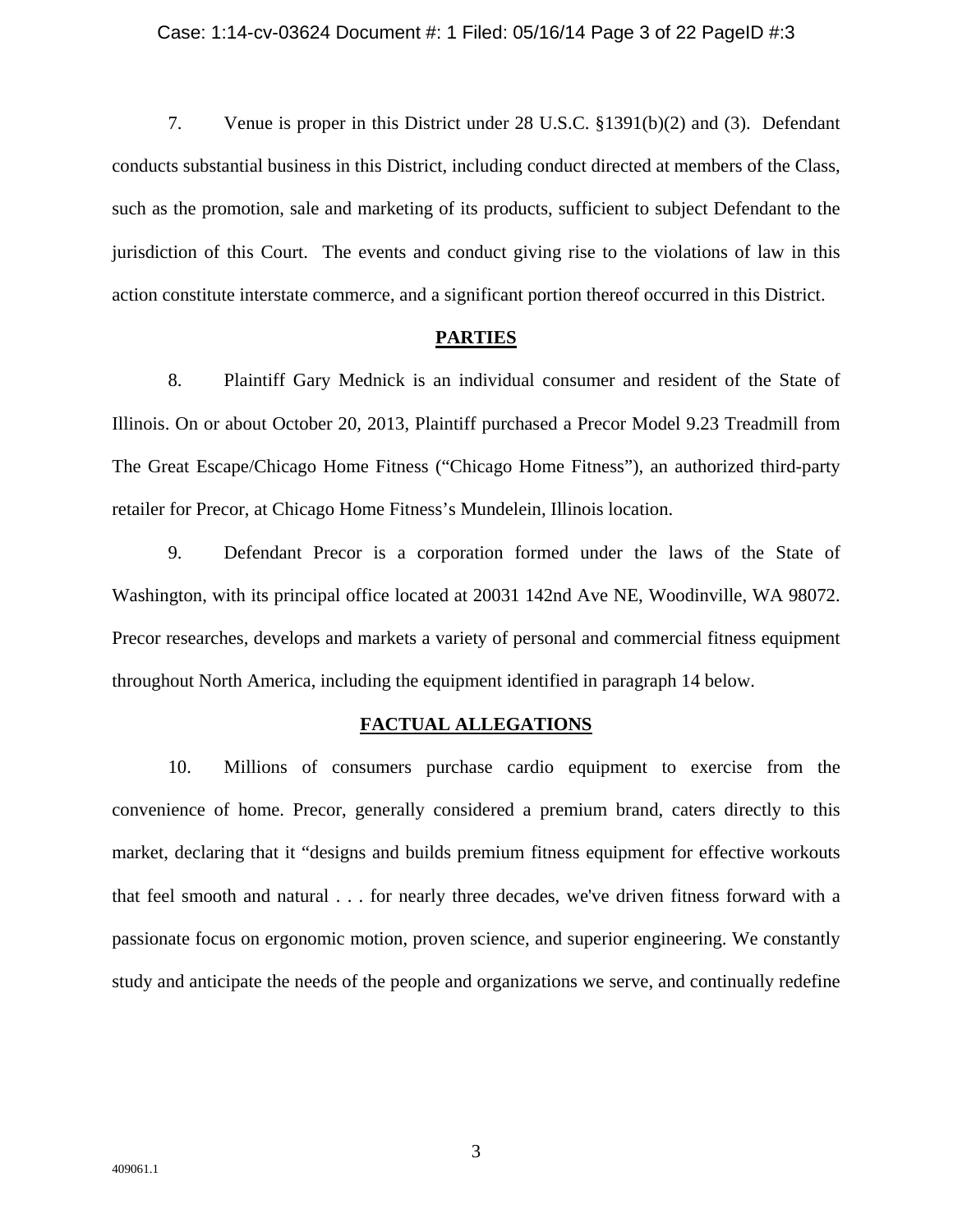### Case: 1:14-cv-03624 Document #: 1 Filed: 05/16/14 Page 4 of 22 PageID #:4

the levels of innovation, quality, and service necessary to deliver the very best fitness experiences."<sup>1</sup>

11. For many consumers, achieving an optimal heart rate throughout their workout session is a paramount concern. As one prominent fitness website explains: "[w]hen losing weight and improving your cardiovascular health, it all comes down to your heart rate. Monitoring your heart and working out within zones will enhance your overall health and physical performance." The Mayo Clinic advises that "[i]f you like technology and care about the numbers, a heart rate monitor might be a useful device for you." FitDay says that heart rate monitoring is "an essential part of any workout."

12. An article on Precor's own website even describes the critical significance of staying within specific target zones while exercising:

> Heart rate training zones help reach fitness and athletic goals more efficiently. The heart responds to exercise by altering the frequency of beats per minute according to the training intensity. An easy way to gain full benefit from an exercise program is to establish heart rate training zones that cover the full range of heart rate responses to exercise. Heart rate training zones bring specificity to training, whether to target improvements in general fitness or weight loss or to develop endurance, speed or power.

13. Heart rate monitoring tools come in all shapes and sizes, from watches to chest straps to handheld grips. Many of these devices can cost several hundred dollars. But Precor allows the consumer the chance to avoid this separate purchase by charging a premium price for treadmills, ellipticals, bicycles, and AMTs equipped with Precor's "touch sensor heart rate" monitors, already pre-installed and incorporated in its machines.

14. On its website, Precor advertises five treadmill models (the 9.23, 9.27, 9.31, 9.33, and 9.35), eight elliptical models (the 5.21, 5.23, 5.25, 5.31, 5.33, 5.37, 833, and 835), six

 $\overline{a}$ 

 $1 \text{ http://www.precor.com/en-us/about-precor (last visited May 15, 2014).}$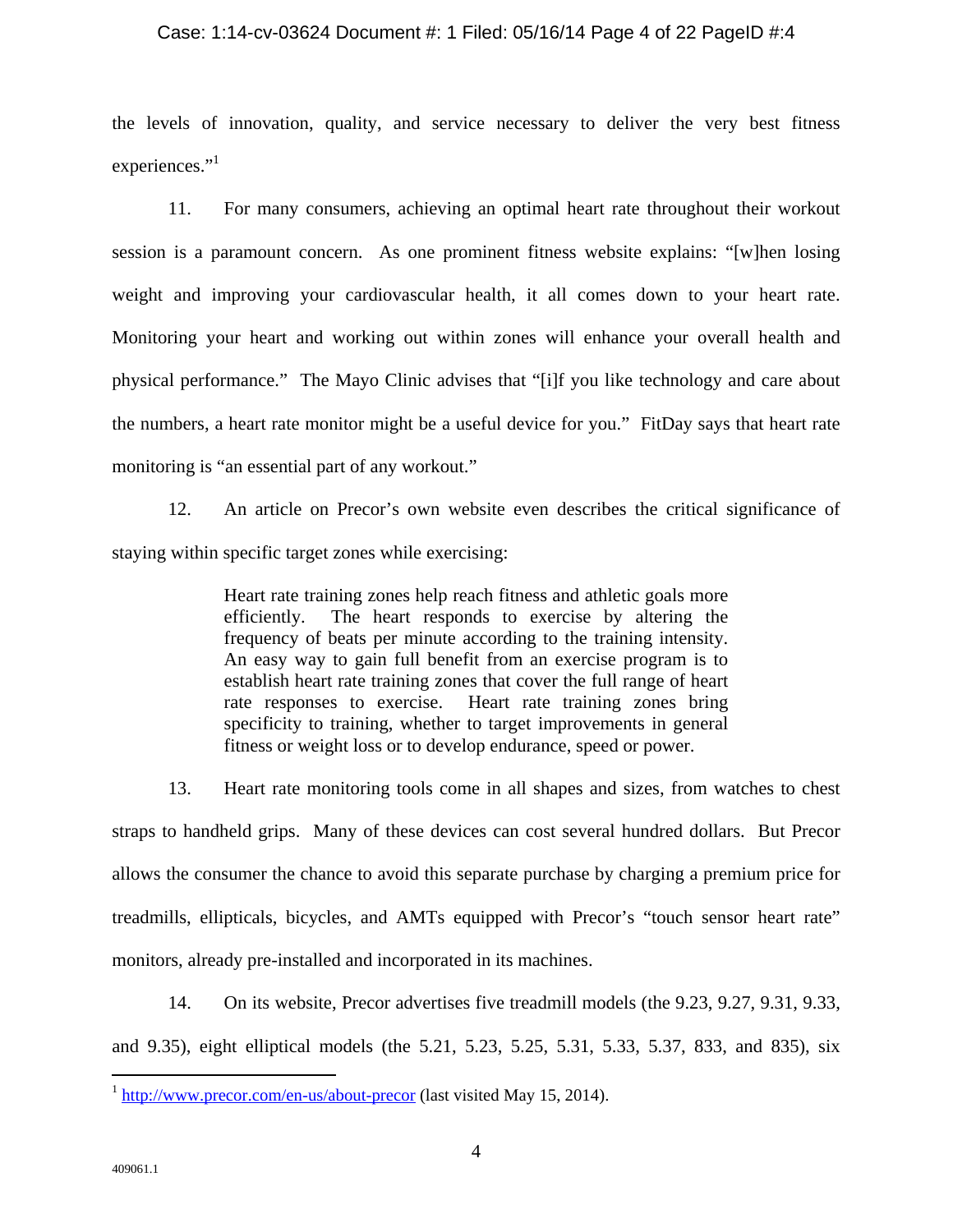### Case: 1:14-cv-03624 Document #: 1 Filed: 05/16/14 Page 5 of 22 PageID #:5

stationary bicycles (the 615, 815, and 835, each coming in both upright and recumbent models), and an "Adaptive Motion Trainer" (the AMT 835), all of which incorporate touch sensor heart rate monitoring.

15. For example, the product brochure for the 9.23 Treadmill invites the consumer to "[m]aximize your workout results with touch sensor heart rate monitoring." The owner's manual for the 9.23 model advises the consumer to "[k]now your heart rate and your physician recommended heart rate target zone," cautioning not to use the heart rate programs "until authorized by your physician." Precor makes the same statements for the 5.21 elliptical, representing that the heart rate monitoring feature can safely be used and relied upon in accordance with a physician's advised activity level and approved heart rate target range. Similarly, the specifications for the AMT 835 tout its "[h]andheld heart rate sensors located on fixed handlebars for increased accuracy and ease of use by exercisers of all sizes," and the owner's manual for the 815 upright bicycle provides the user instructions "to ensure an accurate heart rate readout."

16. This feature is designed to permit users to maintain a heart rate within their "target zone," maximizing results and ensuring safe use. For this reason, Precor advises that users keep their "physician-recommended target heart rate zone" in mind when utilizing the heart rate monitoring features. Precor represents that the "[t]ouch rate heart sensors" offer "increased accuracy and ease-of-use by users of all sizes."

17. Precor consistently touts its products' touch sensor heart rate monitoring technology in advertisements, product brochures, and on its website and the websites of authorized dealers (including Chicago Home Fitness):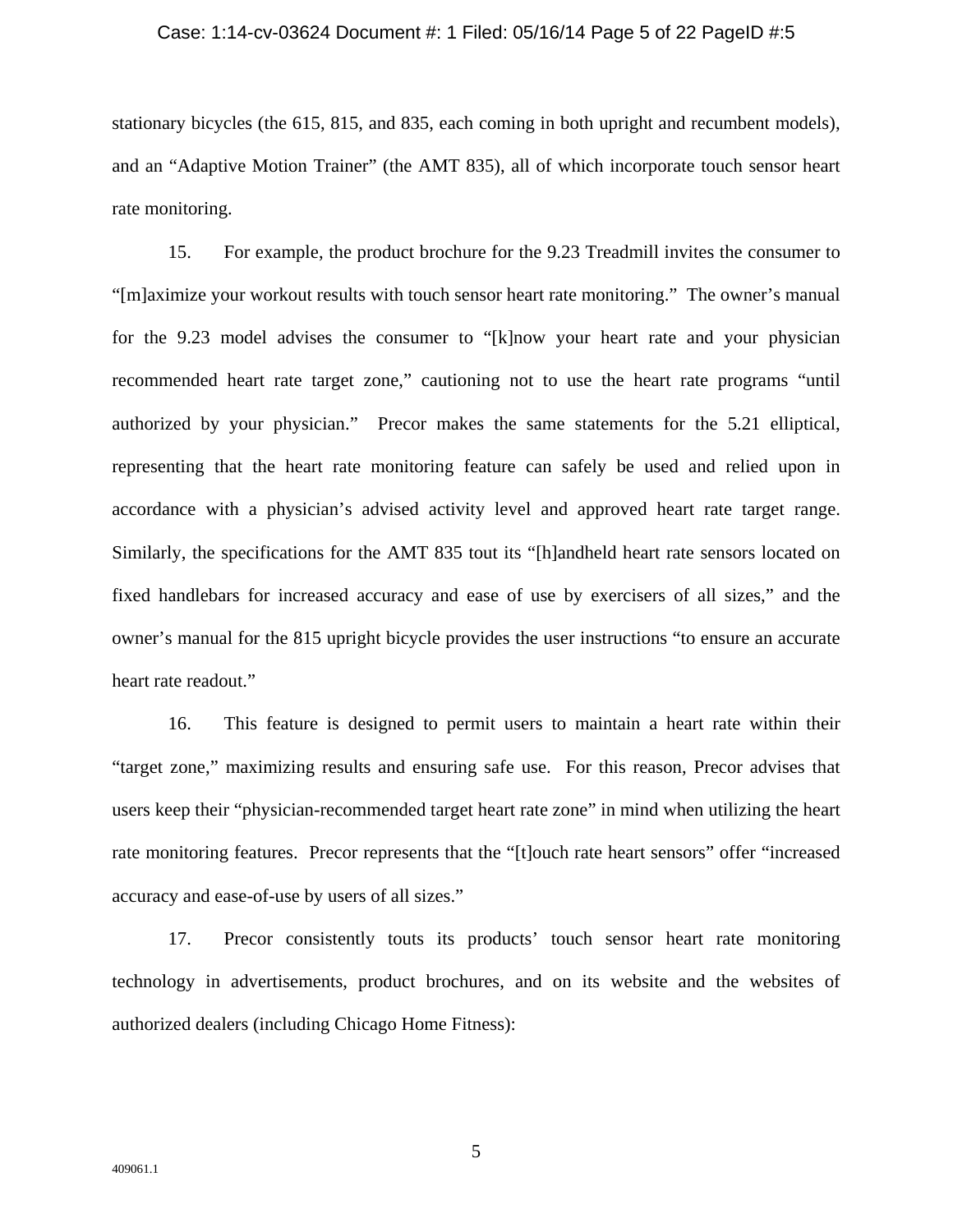# Case: 1:14-cv-03624 Document #: 1 Filed: 05/16/14 Page 6 of 22 PageID #:6





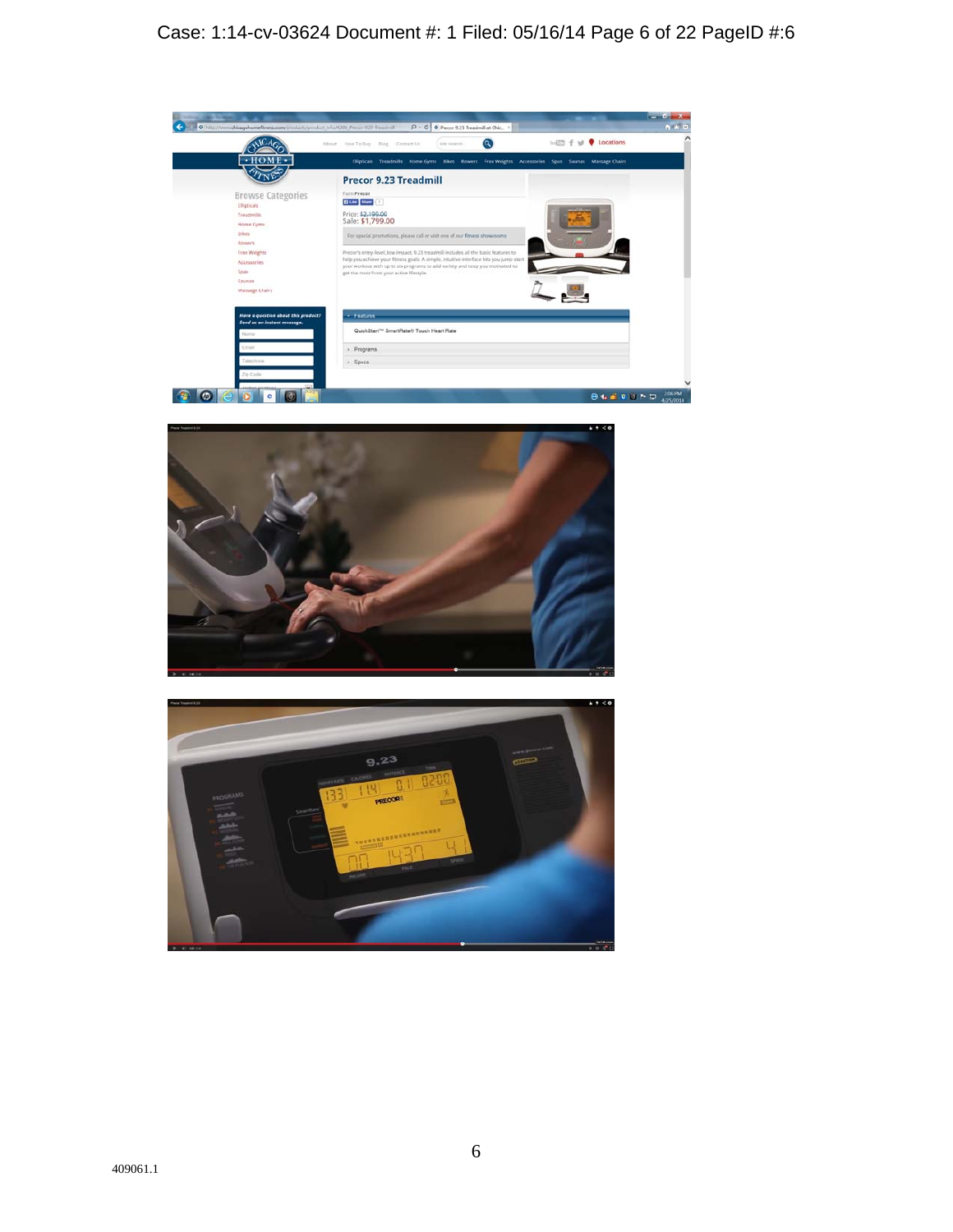## Case: 1:14-cv-03624 Document #: 1 Filed: 05/16/14 Page 7 of 22 PageID #:7



S User IDs Multiple User IDs eliminate the need to enter personal data every time you exercise.

The Moving Handlebars Moving handlebars activate your core and arm<br>muscles, in addition to your lower body muscles, for a total body<br>workout. The ergonomic design allows you to maintain comfortable<br>posture and proper techn **Find your local Precor Authorized Dealer**<br>at www.precor.com/home, or call<br>**UTHORIZED DEALER** (877) 535-3285

Power: Plug in, 120 VAC 50/60 Hz<br>Warranty: Lifetime frame and welds;<br>10 years parts and wear<br>items; 1 year labor

05.29.2013<br>@2013 Precor Incorporated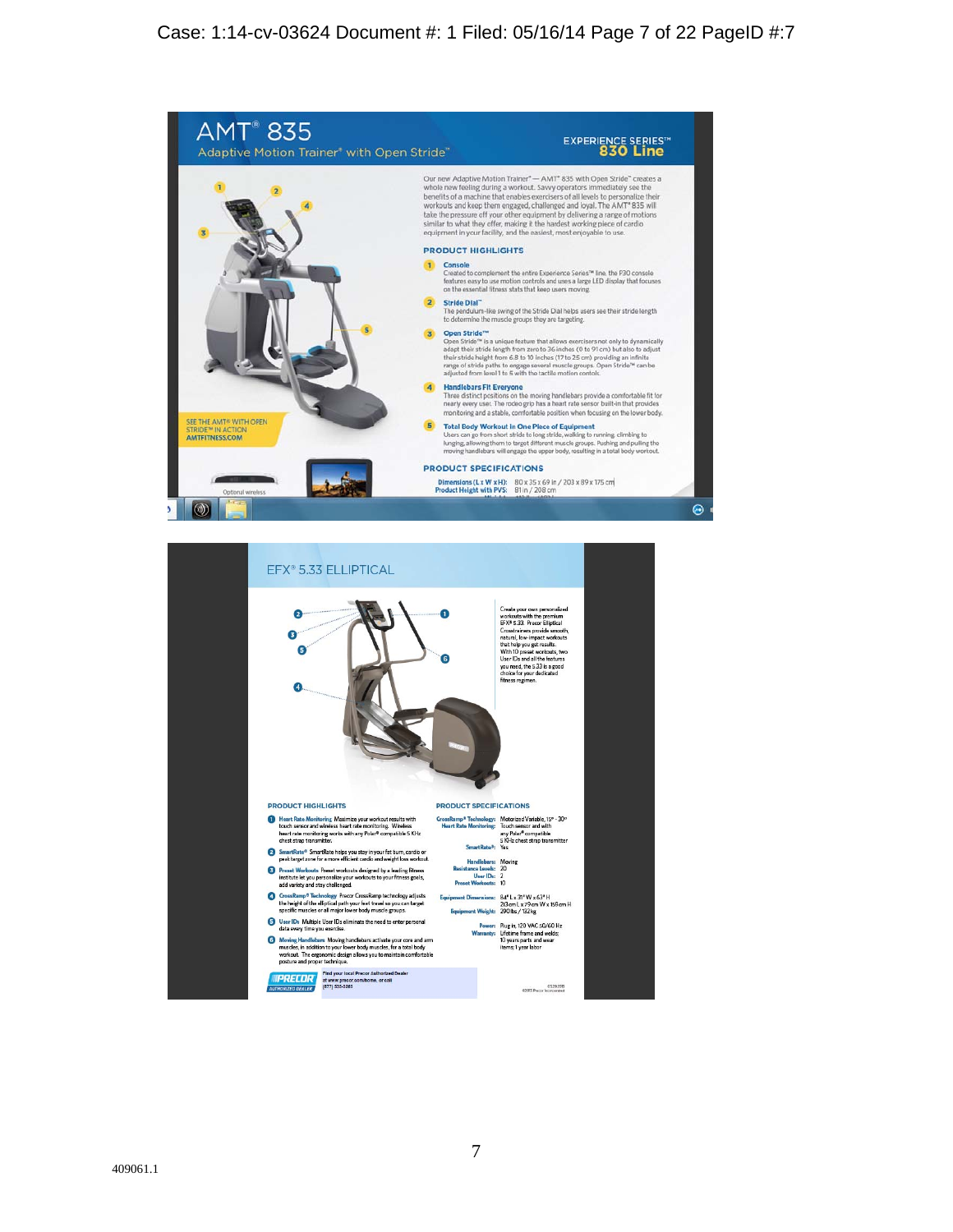### Case: 1:14-cv-03624 Document #: 1 Filed: 05/16/14 Page 8 of 22 PageID #:8

18. Precor's touch sensor technology, if functioning correctly and as represented, should "measure[] a person's heart rate by registering the small electrical signals carried across the surface of a person's skin each time his or her heart contracts," measuring the signal "at the surface of the skin by electrodes embedded in the hand grips."

19. In reality, however, Precor's heart rate technology is plagued with design flaws that prevent the technology from providing accurate heart rate measures, and consumers' experiences have been contrary to Precor's explicit representations. The heart rate monitoring systems either do not always work at all or, when they do, provide consistently unreliable and erroneous readings, making Precor's representations false and misleading.

20. Treadmills, ellipticals, and other cardio equipment incorporate heart rate monitoring systems to provide consumers with a reliable measure of their activity level and to ensure that consumers are able to maintain a level within their necessary or desired target range. As such, the manufacturer/seller's assertions as to the equipment's heart rate monitoring capability weighs heavily on the consumer's decision to make the purchase, and influences the price consumers pay for such fitness equipment.

21. Precor knows or has reason to know that the heart rate monitoring systems incorporated in its fitness machines fail to achieve the results warranted. To represent that these systems will allow the consumer to "[e]xercise to your target heart rate" is deceptive, misleading, and fraudulent.

22. Precor misrepresented its heart rate monitoring technology with the intent and purpose of inducing consumers to purchase its fitness equipment, made numerous material omissions in its literature, and uniformly withheld important information relating to the design, reliability, and performance of its heart rate monitoring technology.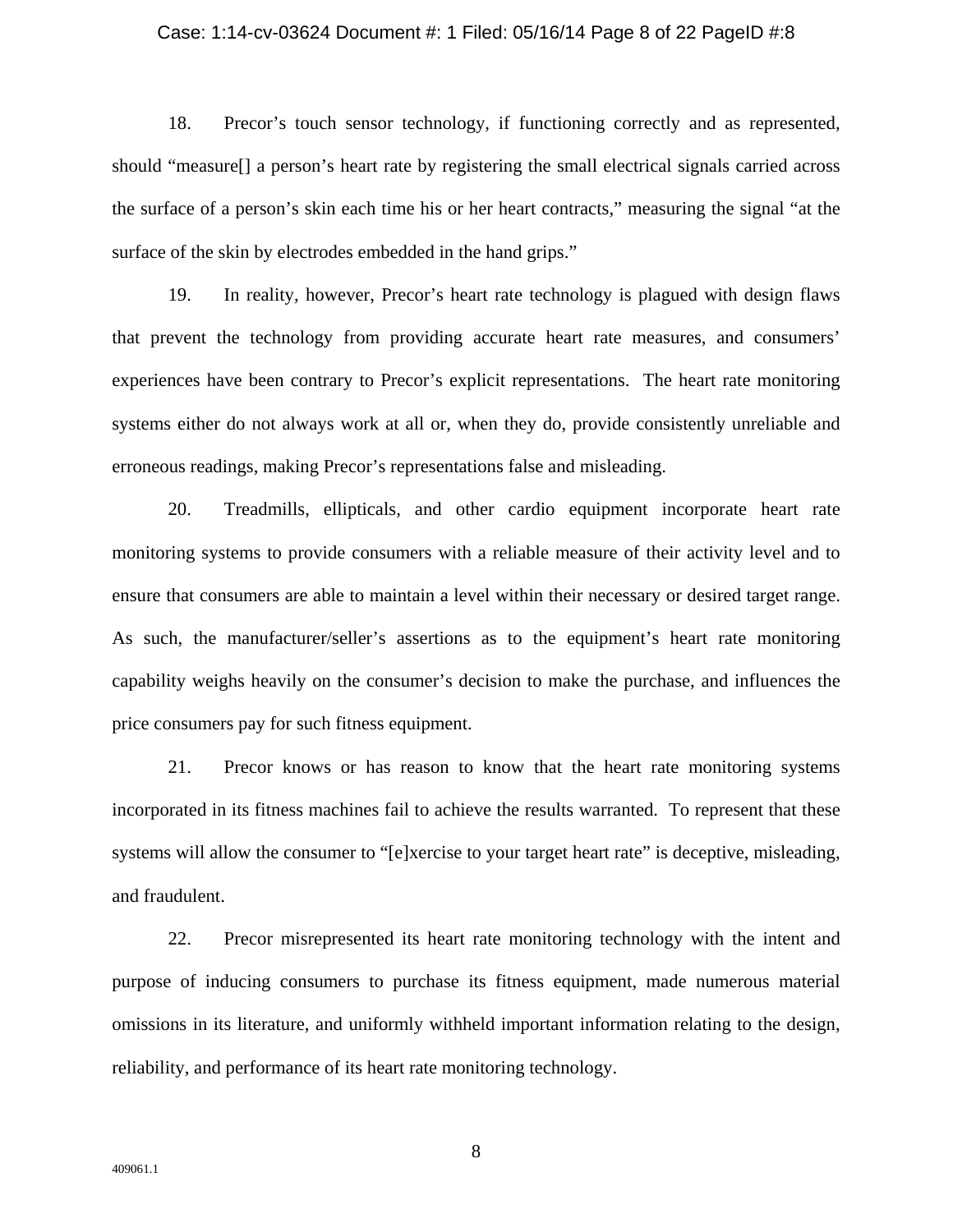## Case: 1:14-cv-03624 Document #: 1 Filed: 05/16/14 Page 9 of 22 PageID #:9

23. Despite the fact that Precor knew its heart rate technology was defective and would not perform as advertised, warranted, or otherwise expressly represented, Defendant continued to sell the product to the public without correction.

24. Defendant continues to conceal from the public the fact that its heart rate monitoring technology is defective and does not work, despite having received a number of consumer complaints related to that technology. For example, one consumer, writing on Precor's own website, complains that he is "unable to get a heart rate reading that is anywhere near accurate; I've given up on this feature entirely." Another consumer writes:

> The heart rate monitor feature does not work . . . [f]or example, I wear a heart rate monitor and the treadmill reads 93 after running for 20 minutes while my heart rate monitor is reading 171! I have tried the heart rate feature multiple times with no success.

Yet another writes:

I can't seem to get the Heart Rate to measure correctly (I've only managed to have it hit 135 despite running for 12 minutes). I know this is too low because we used to have a professional treadmill at my old apartment building (we just moved out) and I used to hit 155-160.

25. Consumer complaints also indicate that these problems are not generic to all touch

sensor monitoring technology across various brands, but rather are specific to Precor's own

technology:

The heart rate monitor was another complaint that I had with the Precor. Like many cardio machines, this elliptical has s[il]ver/metal looking sensors on the railing handles. But most of the time, the sensors would not pick up my heart rate at all. The Lifefitness treadmill has the same HR monitors on the movable arms/handles, and while sometimes spotty, I've used them dozens of times and they worked GREAT in comparison to the Precor sensors.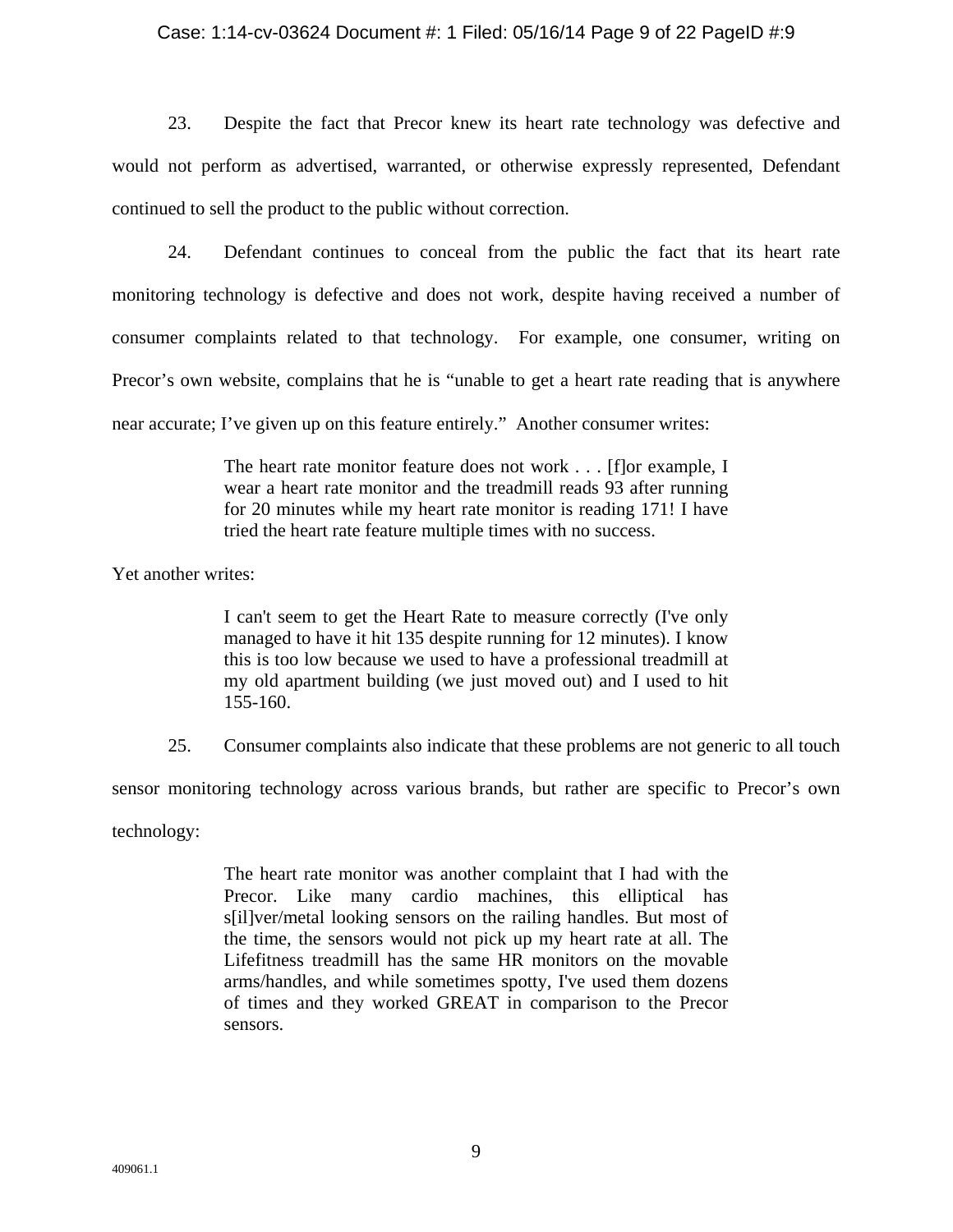#### Case: 1:14-cv-03624 Document #: 1 Filed: 05/16/14 Page 10 of 22 PageID #:10

26. Despite its knowledge of the problem, Precor has continued to misrepresent to consumers that its heart rate monitoring systems will provide reliable results. Consumers would not have purchased Precor's fitness equipment (or paid the inflated prices charged) had they known that this was not true.

27. Plaintiff is such a consumer. After suffering a heart attack in 2013, Plaintiff had been advised by his physician to purchase a home exercise machine capable of monitoring his heart rate while exercising. Plaintiff was specifically instructed by his physician that he needed to maintain his heart rate within certain parameters while exercising or risk danger to his heath. Upon receiving this advice, Plaintiff went to the marketplace to purchase exercise equipment that provided heart rate monitoring capabilities. Prior to purchasing a Precor treadmill, Plaintiff viewed and relied on Precor's product specifications – including the specifications regarding heart rate monitoring – which played an integral part in Plaintiff's decision to purchase Precor's product over other, similar treadmills on the market.

28. After Plaintiff purchased the Precor treadmill, Plaintiff soon learned that its heart rate monitoring feature did not work. Plaintiff proved unable to obtain an accurate heart rate reading even after multiple attempts.

29. On or about January 8, 2014, Plaintiff called Precor's customer helpline to complain about the issue. Plaintiff spoke to "Rachel," who assigned him case number 58675 and transferred him to another representative, "Raymond."

30. Raymond initially informed Plaintiff that the 9.23 treadmill could be modified for use with a chest strap, which would provide a more accurate heart rate reading. However, in a subsequent telephone conversation shortly thereafter, Raymond informed Plaintiff that Precor was aware of problems with the heart rate monitors in the 9.23 and 9.27 treadmill models and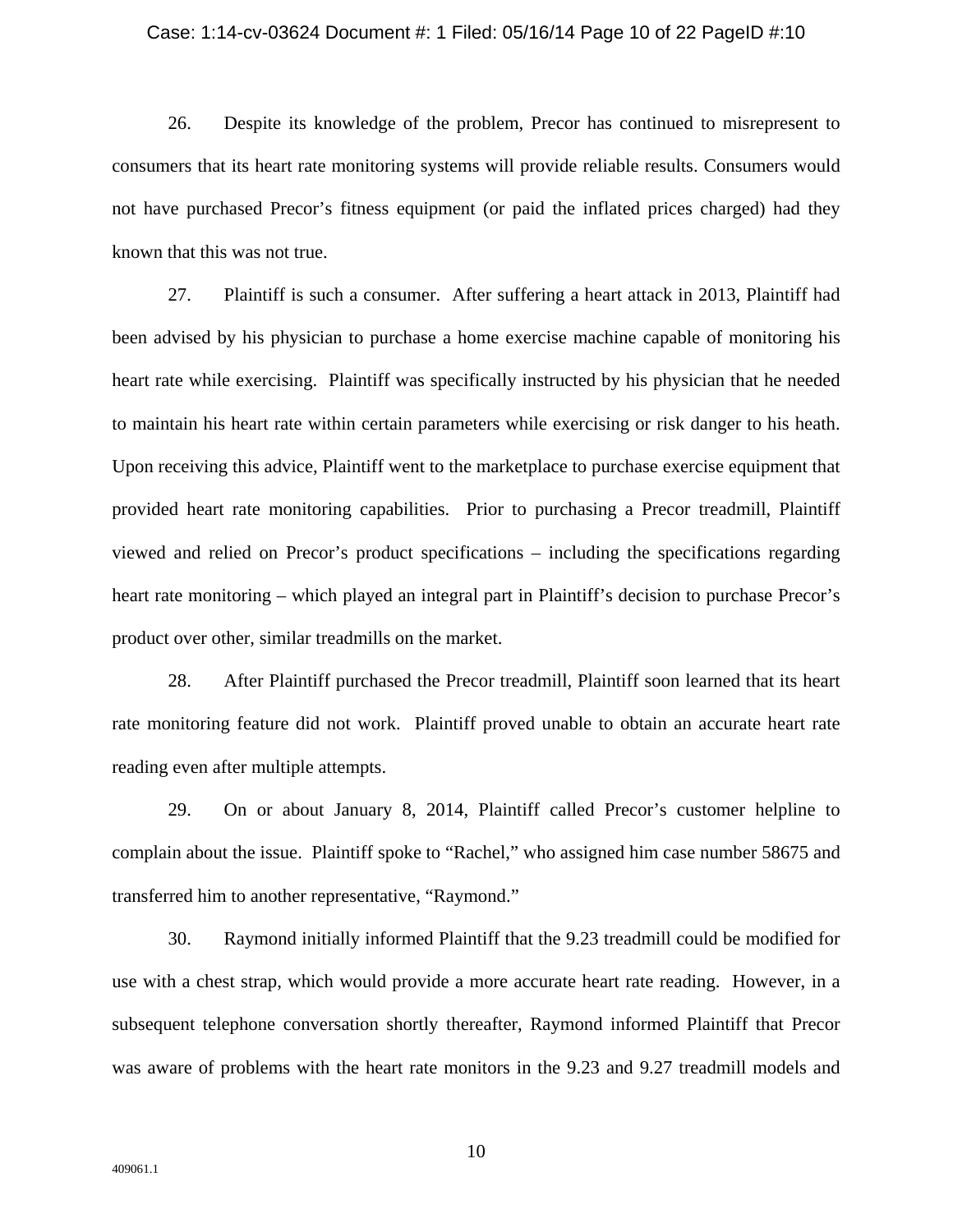### Case: 1:14-cv-03624 Document #: 1 Filed: 05/16/14 Page 11 of 22 PageID #:11

was working to improve those models in the future, but a chest strap would neither solve his problem nor provide a more accurate reading. Raymond advised Plaintiff to purchase a "Polar" heart rate monitor, a product costing up to \$160, out of his own pocket.

31. After Plaintiff asked to speak with a Precor manager, "Steve" informed him that he should have tested the handgrip monitor prior to making his purchase.

32. In or about January 2014, Plaintiff received a call from Nancy Reamy, Precor's Head of Customer Relations. Ms. Reamy again told Plaintiff that the defective heart rate monitor was Plaintiff's own fault because he did not adequately test the handgrips. Ms. Reamy further instructed Plaintiff to purchase a separate heart rate monitor at his own expense.

33. Based on Plaintiff's experience, Plaintiff is informed and believes that Precor systematically rejects repeated complaints from its customers to provide a solution to the known defects in its heart rate monitoring technology.

34. Precor has full knowledge of the deceptive and misleading nature of its product specifications and advertising materials, but has yet done nothing to compensate its customers for financial losses related to these misrepresentations, or discontinue the use of these deceptive and misleading misrepresentations in its dealings with customers or through third-party retailers.

35. As a direct result of Precor's actions set forth herein, Plaintiff and the consumers who comprise the Classes who have purchased Precor equipment with heart rate monitoring systems have suffered injuries in fact, have been damaged and have suffered a loss of money or property for having paid thousands of dollars for a product that does not, cannot, and will not work as expected and that is worth less than what the consumer paid.

36. Precor's misrepresentations and/or material omissions are deceptive, misleading and fraudulent, have caused consumers to purchase Precor equipment with heart rate monitoring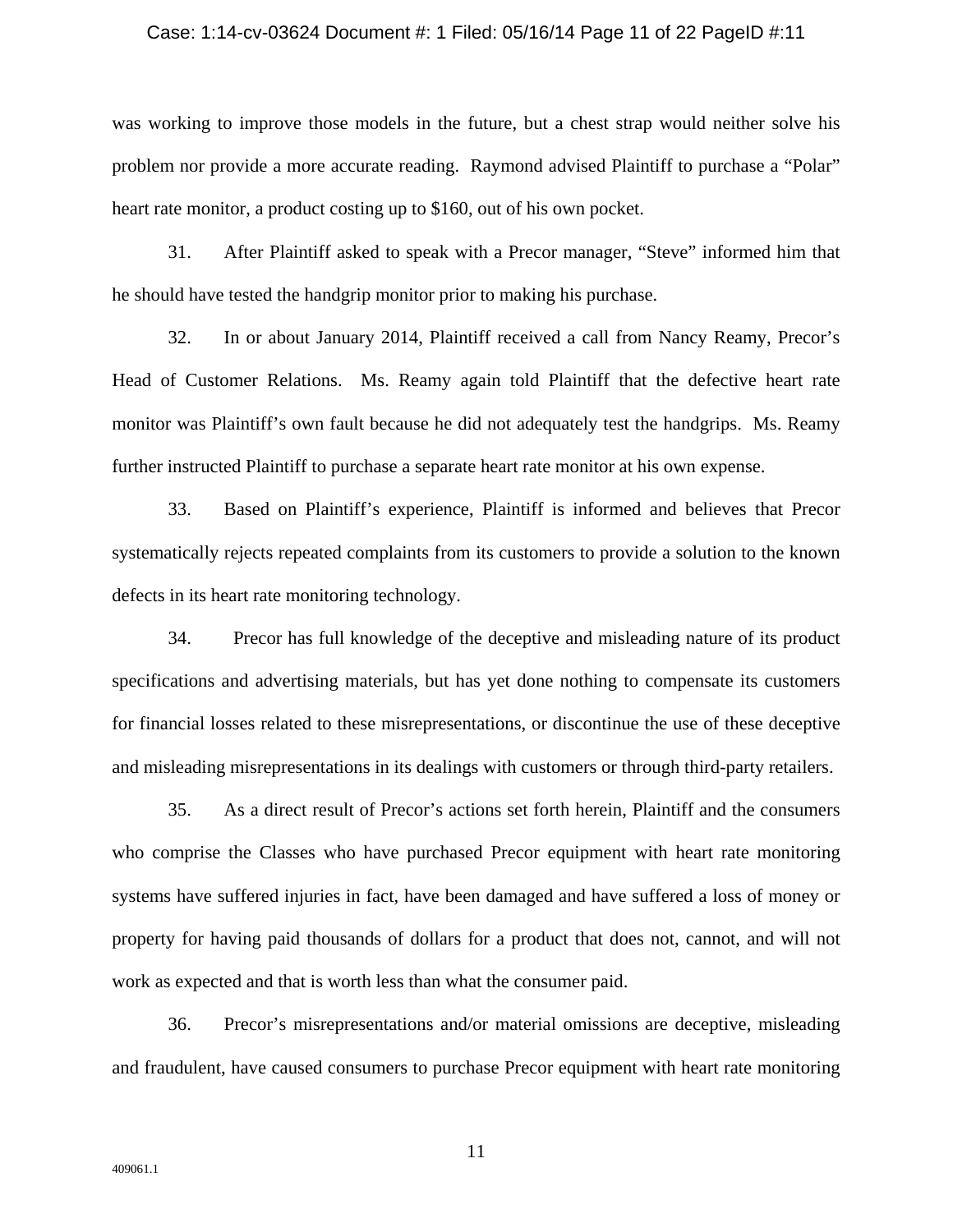systems over other models and have caused consumers to pay more for this Precor equipment than they would have but for Precor's misrepresentations and material omissions.

# **CLASS ALLEGATIONS**

37. Plaintiff brings this action on behalf of himself and those similarly situated and

seeks certification of the following Class against Precor for violations of Illinois state laws and

laws of other states that are materially similar to the laws of Illinois (the "Multi-State Class"):

# **Multi-State Class**

All persons who purchased a Precor fitness machine equipped with a touch sensor heart rate monitor from either Precor or a thirdparty retailer who are residents of Illinois, Arkansas, California, Colorado, Connecticut, Delaware, the District of Columbia, Florida, Hawaii, Idaho, Maine, Massachusetts, Michigan, Minnesota, Missouri, Montana, Nebraska, Nevada, New Hampshire, New Jersey, New Mexico, New York; North Dakota, Oklahoma, Oregon, Rhode Island, South Dakota, Virginia, Vermont, Washington, West Virginia, and Wisconsin. Excluded from the Class are defendant herein, and any person, firm, trust, corporation, or other entity related to or affiliated with defendants, including, without limitation, persons who are directors of Precor. Also excluded is any judicial officer presiding over this matter and the members of their immediate families and judicial staff.

38. In the alternative, Plaintiff brings this action on behalf of himself and all other

similarly situated Illinois-resident purchasers of Precor products with heart rate monitoring

systems and seeks certification of the following Class (the "Illinois Resident Class"):

# **Illinois Resident Class**

All Illinois residents who purchased a Precor fitness machine equipped with a touch sensor heart rate monitor from either Precor or a third-party retailer. Excluded from the Class are defendant herein, and any person, firm, trust, corporation, or other entity related to or affiliated with defendants, including, without limitation, persons who are directors of Precor. Also excluded is any judicial officer presiding over this matter and the members of their immediate families and judicial staff.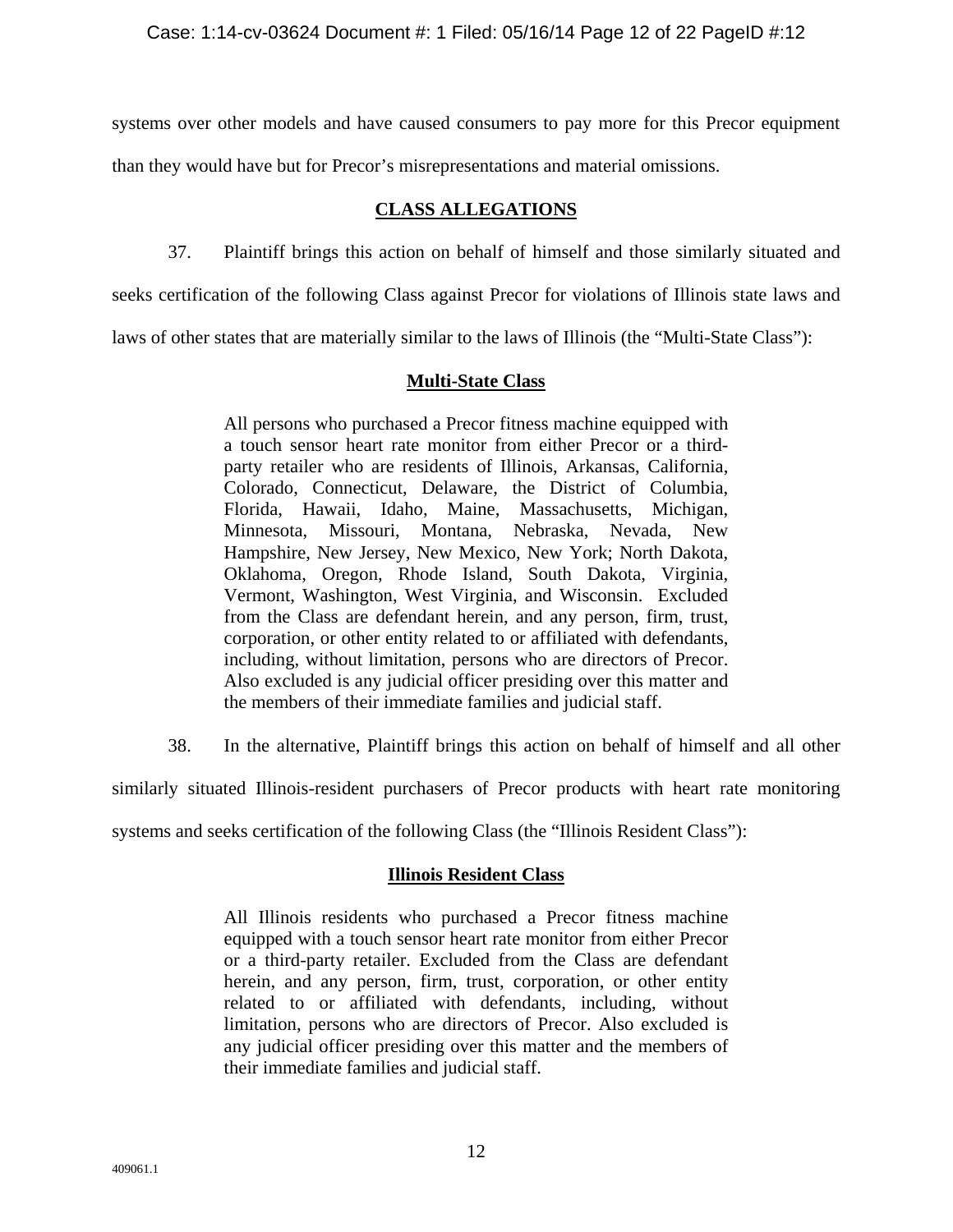### Case: 1:14-cv-03624 Document #: 1 Filed: 05/16/14 Page 13 of 22 PageID #:13

39. Each Class is composed of no fewer than thousands of persons nationwide and is sufficiently numerous for class treatment. The joinder of all Class members individually in one action would be impracticable, and the disposition of their claims in a class action will provide substantial benefits to the parties and the Court.

40. Plaintiff's claims are typical of the claims of each Class, and Plaintiff has no interests adverse to the interests of other members of the Classes.

41. This dispute raises questions of law and fact that are common to all Class members. Those common questions predominate over questions that arise on an individual basis for Class members. The common questions of law and fact include, without limitation:

- (a) Whether Precor's representations, omissions and conduct regarding the marketing and sale of its products with heart rate monitoring systems were misleading or false;
- (b) Whether Precor engaged in deception in its marketing and sale of products with heart rate monitoring systems;
- (c) Whether Precor's representations, omissions and conduct regarding products with heart rate monitoring systems were likely to deceive consumers;
- (d) Whether Plaintiff and the Class members were deceived by Defendants' representations, omissions and conduct regarding the Precor products with heart rate monitoring systems;
- (e) Whether Precor violated the laws alleged herein;
- (f) Whether the members of the Class have been injured by Precor's conduct;
- (g) Whether the members of the Class have sustained damages and are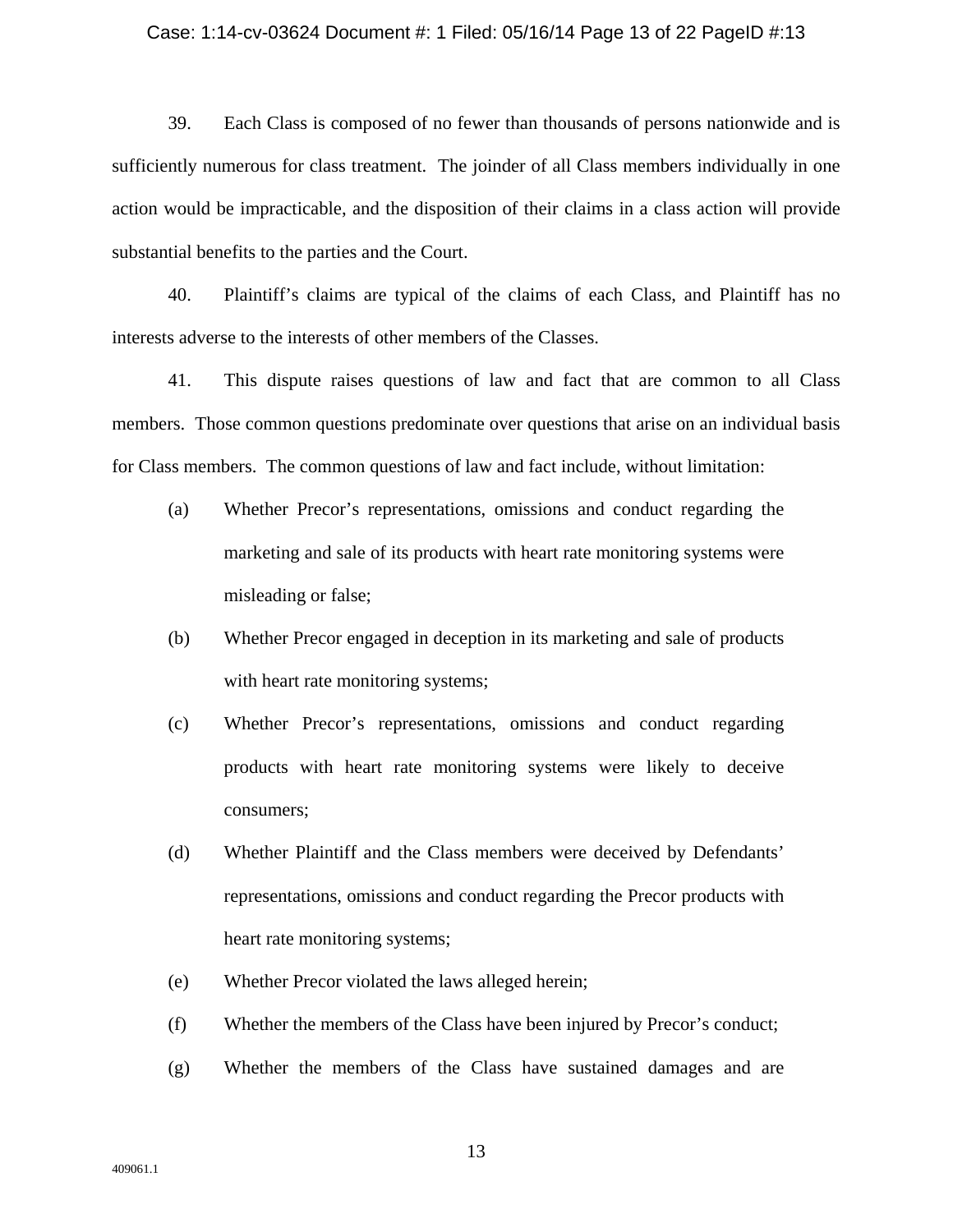entitled to restitution as a result of Precor's wrongdoing and, if so, what is the proper measure and appropriate formula to be applied in determining such damages and restitution, and;

(h) Whether the members of the Class are entitled to injunctive relief.

42. Plaintiff will fairly and adequately represent the Classes and has retained counsel experienced and competent in the prosecution of consumer and class action litigation. Plaintiff anticipates no difficulty in the management of this litigation as a class action.

43. A class action is superior to other available methods for the fair and efficient adjudication of the controversy. A class action will permit a large number of similarly situated persons to prosecute their common claims in a single forum simultaneously, efficiently and without the duplication of effort and expense that numerous individual actions would engender. Class treatment also will permit the adjudication of relatively small claims by many Class members who could not otherwise afford to seek legal redress for the wrongs complained of herein. If a Class action is not permitted, Class members will continue to suffer losses and Precor's misconduct will continue without proper remedy.

44. Precor has acted and refused to act on grounds generally applicable to each Class, thereby making appropriate final injunctive relief or corresponding declaratory relief with respect to the Classes as a whole.

## **COUNT I Violation of the Illinois Consumer Fraud and Deceptive Business Practices Act and Materially Similar State Laws**

45. Plaintiff adopts and incorporates by reference paragraphs 1 through 36 as if fully set forth herein.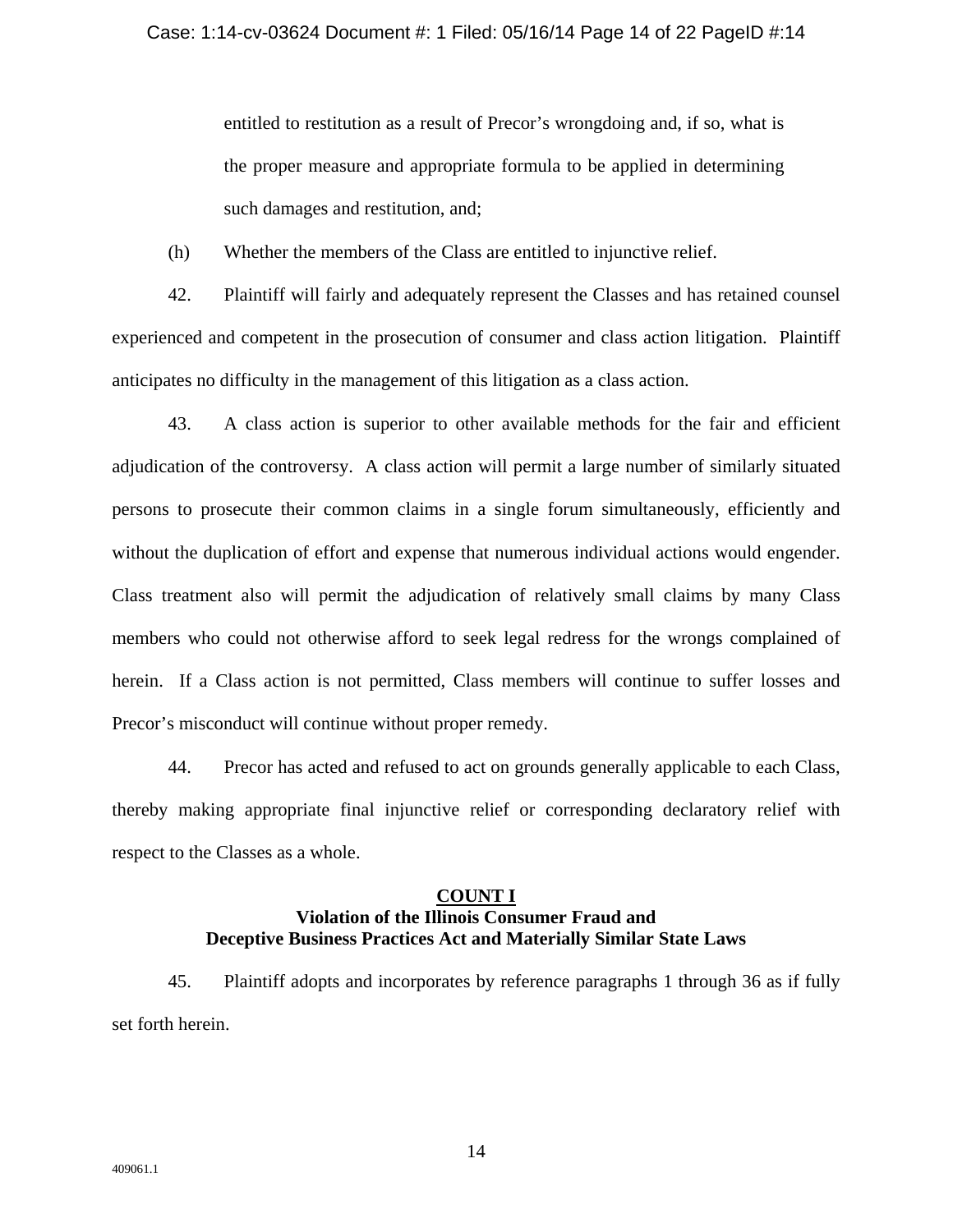### Case: 1:14-cv-03624 Document #: 1 Filed: 05/16/14 Page 15 of 22 PageID #:15

46. Plaintiff brings this Count individually and on behalf of the other members of the Multi-State and Illinois Resident Classes defined above.

47. The Illinois Consumer Fraud and Deceptive Business Practices Act (815 ILCS 505/2) prohibits unfair or deceptive acts or practices in connection with any trade or commerce, including, among other things, "the use or employment of any deception, fraud, false pretense, false promise, misrepresentation or the concealment, suppression or omission of any material fact,…whether any person has in fact been misled, deceived, or damaged thereby." The Act also prohibits suppliers from representing that their goods are of a particular quality or grade that they are not.

48. Defendant's misrepresentations and material omissions constitute unfair competition or unfair, unconscionable, deceptive, fraudulent or unlawful acts or business practices in violation of the Act and the following State consumer protection statutes, which are materially similar to the Act: Arkansas (Ark. Code § 4-88-101, *et seq.*); California (Cal. Bus. & Prof. Code § 17200, *et seq*. and Cal. Civil Code § 1750, *et seq*.); Colorado (Colo. Rev. Stat. § 6- 1-101, *et seq*.); Connecticut (Conn. Gen. Stat. § 42-110, *et seq*.); Delaware (Del. Code tit. 6, § 2511, *et seq*.); District of Columbia (D.C. Code § 28-3901, *et seq*.); Florida (Fla. Stat. § 501.201, *et seq*.); Hawaii (Haw. Rev. Stat. § 480-1, *et seq*.); Idaho (Idaho Code § 48-601, *et seq*.); Maine (Me. Rev. Stat. tit. 5 § 205-A, *et seq*.); Massachusetts (Mass. Gen. Laws Ch. 93A, *et seq*.); Michigan (Mich. Comp. Laws § 445.901, *et seq*.); Minnesota (Minn. Stat. § 325F.67, *et seq*.); Missouri (Mo. Rev. Stat. § 407.010, *et seq.*); Montana (Mo. Code. § 30-14-101, *et seq*.); Nebraska (Neb. Rev. Stat. § 59-1601, *et seq*.); Nevada (Nev. Rev. Stat. § 598.0915, *et seq*.); New Hampshire (N.H. Rev. Stat. § 358-A:1, *et seq*.); New Jersey (N.J. Stat. § 56:8-1, *et seq.*); New Mexico (N.M. Stat. § 57-12-1, *et seq*.); New York (N.Y. Gen. Bus. Law § 349, *et seq*.); North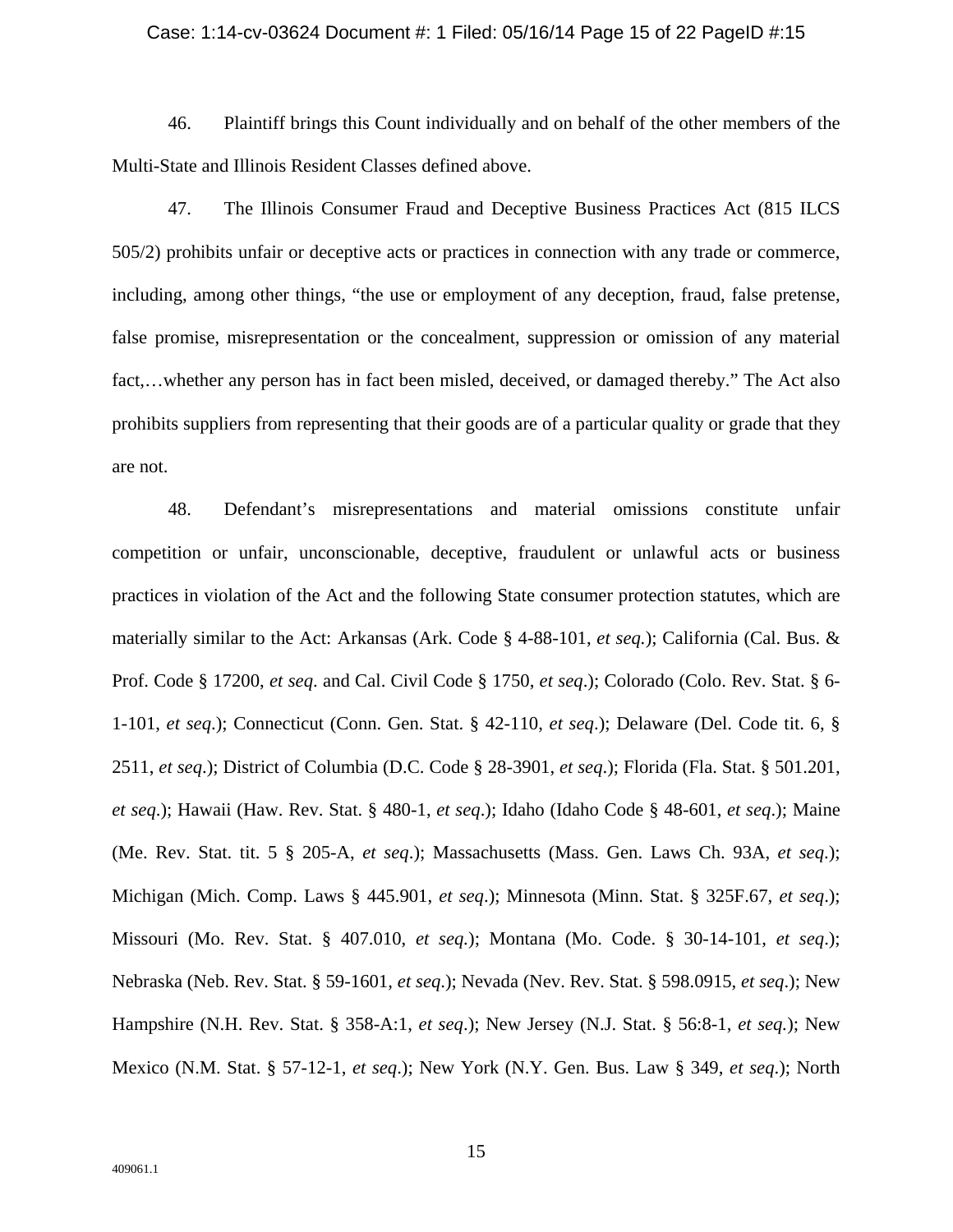### Case: 1:14-cv-03624 Document #: 1 Filed: 05/16/14 Page 16 of 22 PageID #:16

Dakota (N.D. Cent. Code § 51-15-01, *et seq*.); Oklahoma (Okla. Stat. tit. 15 § 751, *et seq*.); Oregon (Or. Rev. Stat. § 646.605, *et seq*.); Rhode Island (R.I. Gen. Laws § 6-13.1-1, *et seq*.); South Dakota (S.D. Code Laws § 37-24-1, *et seq.*); Virginia (VA Code § 59.1-196, *et seq*.); Vermont (Vt. Stat. tit. 9, § 2451, *et seq*.); Washington (Wash. Rev. Code § 19.86.010, *et seq.*); West Virginia (W. Va. Code § 46A-6-101, *et seq*.); and Wisconsin (Wis. Stat. § 100.18, *et seq*.).

49. Defendant's deceptive or unfair practices took place in the course of trade and commerce.

50. Defendant intended for Plaintiff and the Classes to rely on these deceptive and unfair practices when Plaintiff and the Classes purchased a Precor product with a heart rate monitoring system.

51. Plaintiff and the Class have suffered injuries in fact and actual damages, including financial losses resulting from overpayment for Precor products with heart rate monitoring systems due to Defendant's violations of the Act and the materially similar consumer fraud laws of other states, as alleged herein. These injuries are of the type that the above State consumer protection statutes were designed to prevent and are the direct and proximate result of Defendant's unlawful conduct.

## **COUNT II Breach of Express Warranty**

52. Plaintiff adopts and incorporates by reference paragraphs 1 through 36 as if fully set forth herein.

53. Plaintiff brings this Count individually and on behalf of the members of the Multi-State and Illinois Resident Classes defined above.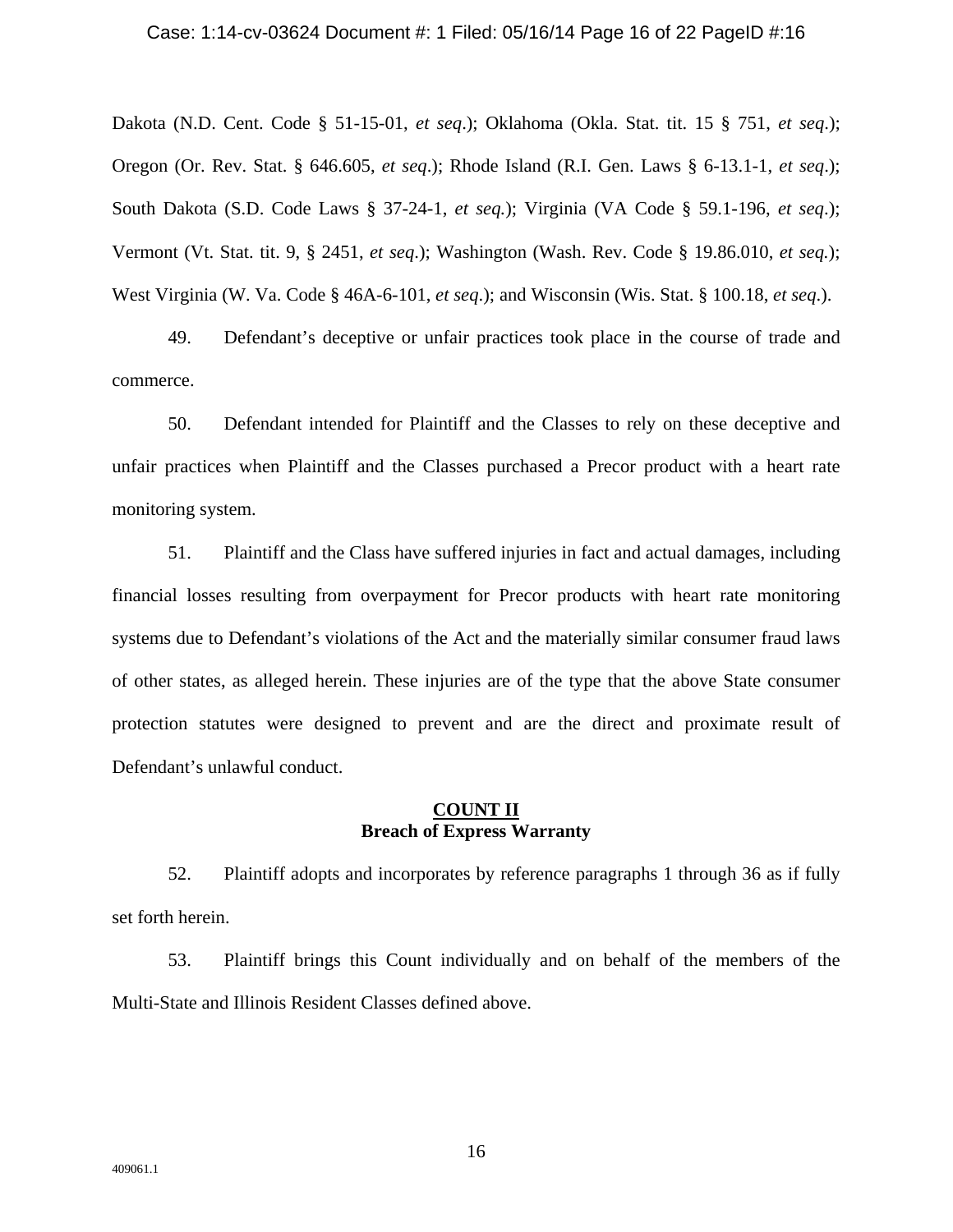### Case: 1:14-cv-03624 Document #: 1 Filed: 05/16/14 Page 17 of 22 PageID #:17

54. As alleged herein, Defendant expressly warranted through advertisements, online marketing and product packaging and labeling that the heart rate monitoring systems on its products would provide an accurate reading of the user's heart rate.

55. Defendant's warranties were expressly disclosed to Plaintiff and members of the Classes in advertisements, promotional materials, product packaging and owner's manuals. Plaintiff and members of the Classes purchased Precor products with heart rate monitoring systems based upon the above-said express warranties, relying on the truthfulness of the express warranties asserted by Defendant in deciding to purchase these products.

56. Defendant expressly warranted its goods to the ultimate consumers and the express warranties were the basis of the bargain.

57. Defendant breached its express warranties by selling a product that either does not work or does not provide an accurate reading of the user's heart rate.

58. As a direct and proximate result of Defendant's breach of its express warranties, Plaintiff and the members of the Classes have been injured because: (a) they would not have purchased Precor products with heart rate monitoring systems on the same terms if the true facts concerning those systems' actual abilities to accurately monitor a user's heart rate had been known; (b) they paid a price premium due to Precor's misrepresentation of the products' abilities to accurately monitor a user's heart rate; and (c) the Precor products do not accurately monitor a user's heart rate as promised.

## **COUNT III Breach of Implied Warranty of Merchantability**

59. Plaintiff adopts and incorporates by reference paragraphs 1 through 36 as if fully set forth herein.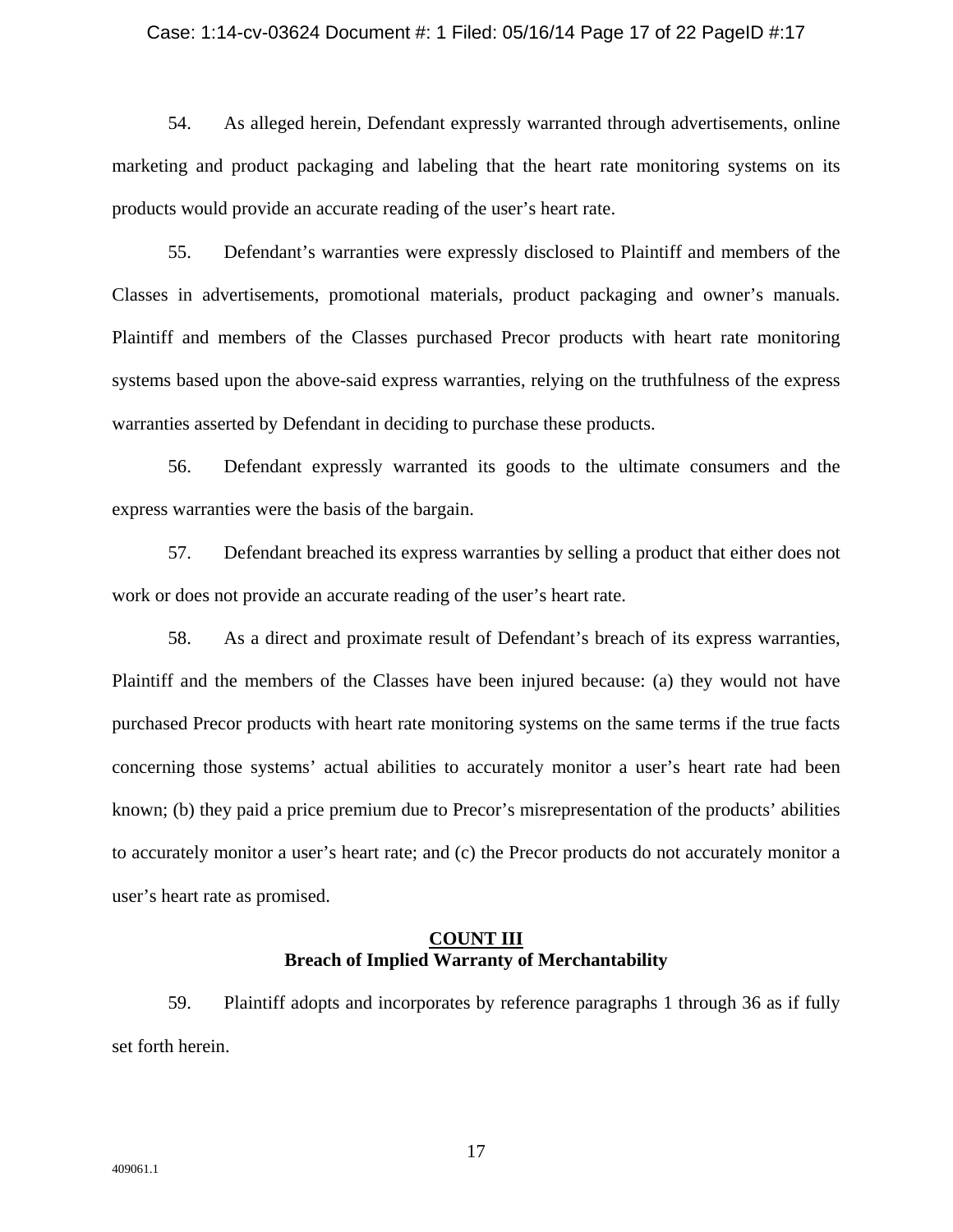### Case: 1:14-cv-03624 Document #: 1 Filed: 05/16/14 Page 18 of 22 PageID #:18

60. Plaintiff brings this Count individually and on behalf of the members of the Multi-State and Illinois Resident Classes defined above.

61. Defendant, as the designer, manufacturer, marketer, distributor and/or seller, impliedly warranted through advertisements and online marketing that Precor products with heart rate monitoring systems were fit for their intended purpose in that those products would provide an accurate reading of a user's heart rate. Defendant did so with the intent to induce Plaintiff and members of the Classes to purchase these products.

62. Defendant breached its implied warranties in the contract for the sale of Precor products with heart rate monitoring systems in that the products could not pass without objection in the trade under the contract description, the goods were not of fair average quality within the description and the goods were unfit for their intended and ordinary purpose. As a result, Plaintiff and the members of the Classes did not receive the goods as impliedly warranted by Defendant to be merchantable.

63. In reliance upon Defendant's skill and judgment and the implied warranties discussed above, Plaintiff and the members of the Classes purchased Precor products with heart rate monitoring systems in order to accurately monitor their heart rates while exercising.

64. The Precor products were not altered by Plaintiff or members of the Classes.

65. The Precor products were defective when they left Defendant's exclusive control.

66. Defendant knew that its products would be purchased and used without additional testing for efficacy by Plaintiff and the members of the Classes.

67. The Precor products were defectively designed and unfit for their intended purpose. Plaintiff and members of the Classes did not receive the goods as warranted.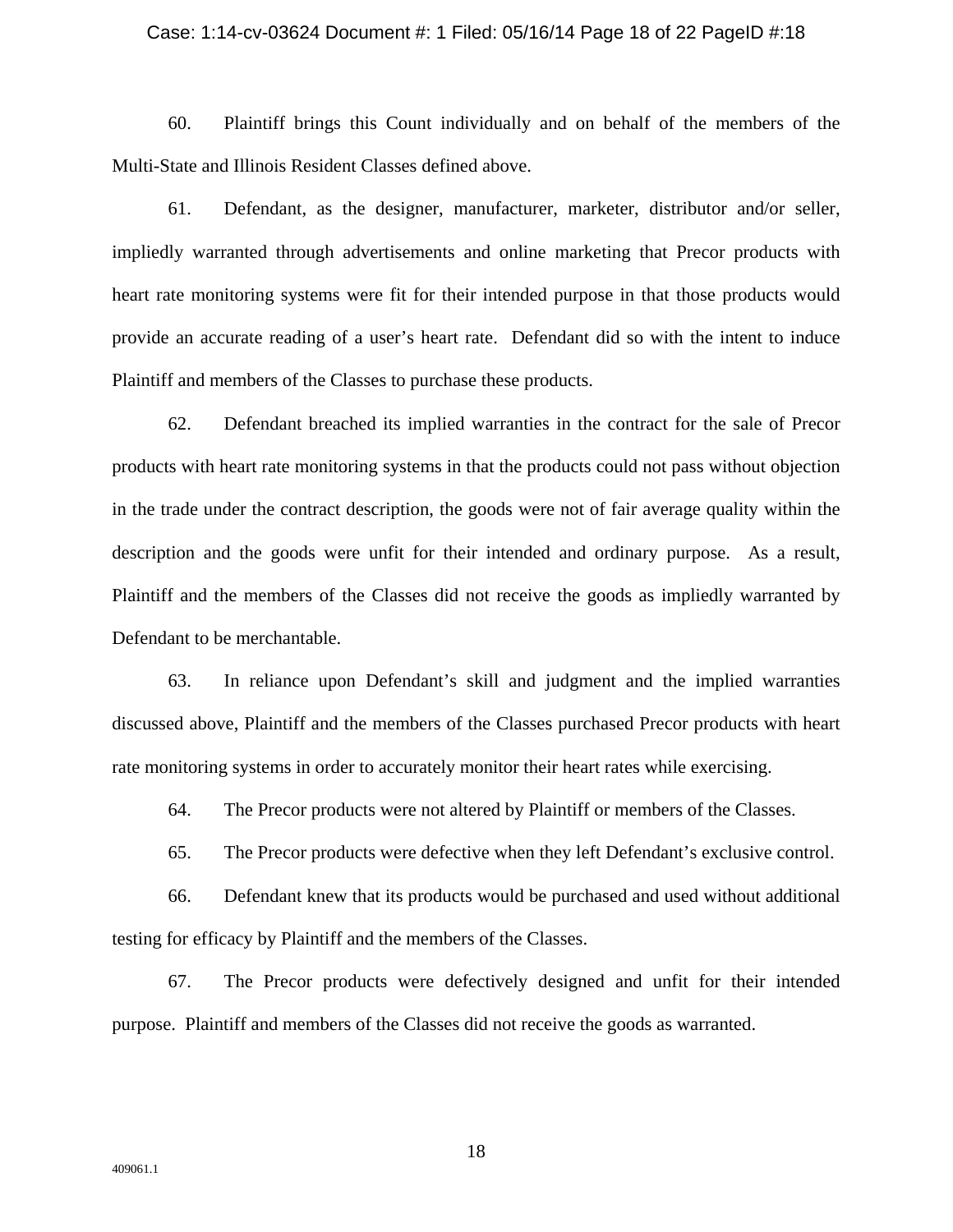68. Plaintiff and the members of the Classes were injured as a direct and proximate result of Defendant's breach because: (a) they would not have purchased Precor products with heart rate monitoring systems on the same terms if the true facts concerning those systems' actual abilities to accurately monitor a user's heart rate had been known; (b) they paid a price premium due to the misrepresentation of the Precor products' abilities to accurately monitor a user's heart rate; and (c) the Precor products do not accurately monitor a user's heart rate as promised.

# **COUNT IV Violation of the Magnuson-Moss Warranty Act (On Behalf of the Class)**

69. Plaintiff adopts and incorporates by reference paragraphs 1 through 36 above as if fully set forth herein.

70. Plaintiff brings this cause of action individually and on behalf of the members of the Class against Precor.

71. Precor fitness machines equipped with touch sensor heart rate monitors are consumer products as defined in 15 U.S.C. § 2301(1).

72. Plaintiff and the Class members are consumers as defined in 15 U.S.C.  $§$  2301(3).

73. Precor is a supplier and warrantor as defined in 15 U.S.C. § 2301(4) and (5).

74. In connection with the sale of its fitness machines with touch sensor heart rate monitors, Precor issued written warranties as defined in 15 U.S.C. § 2301(6) by making the express representations and warranties described herein.

75. These Precor fitness machines with touch sensor heart rate monitors do not conform to the express warranties regarding the monitors' accuracy because each of the express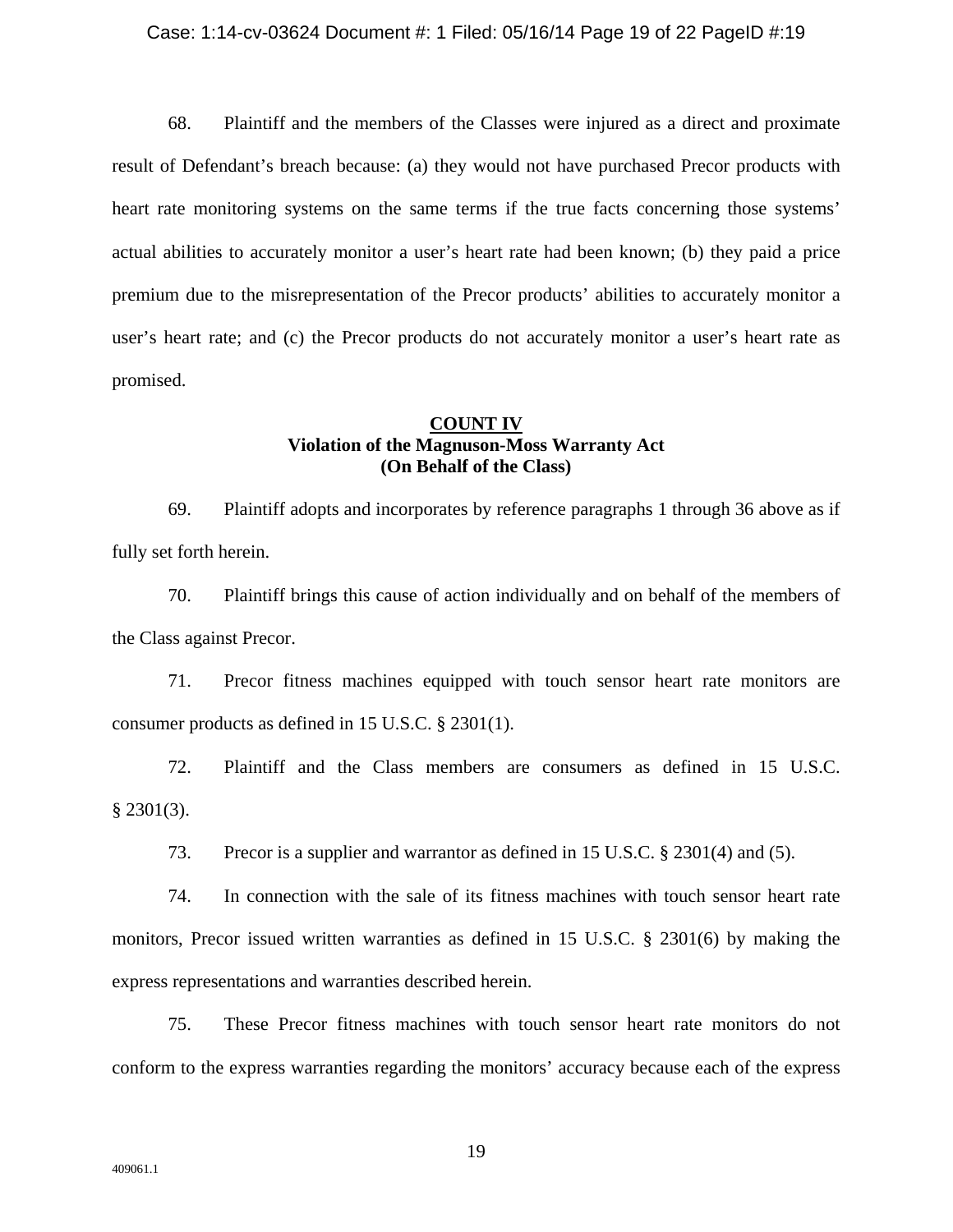### Case: 1:14-cv-03624 Document #: 1 Filed: 05/16/14 Page 20 of 22 PageID #:20

warranties is false, misleading, and unsubstantiated, and there is no competent reliable evidence supporting any of those statements.

76. By reason of Precor's breach of warranties, Precor violated the statutory rights due to Plaintiff and the Class members pursuant to the Magnuson-Moss Warranty Act, 15 U.S.C. § 2301 *et seq.*, thereby damaging Plaintiff and the Class members.

77. Affording Precor a reasonable opportunity to cure its breach of written warranties would be unnecessary and futile here. At the time Precor sold these fitness machines with touch sensor heart rate monitors, Precor should have known, or was reckless in not knowing, of its misrepresentations concerning the monitors accuracy and reliability, but nonetheless failed to rectify the situation and/or disclose these defects. Under these circumstances, the remedies available under any informal settlement procedure would be inadequate and any requirements that Plaintiff resort to an informal dispute resolution procedure and/or afford Precor a reasonable opportunity to cure its breach of warranties are excused and thereby deemed satisfied.

78. Plaintiff and the Class members were injured as a direct and proximate result of Precor's breach because they would not have purchased these fitness machines with touch sensor heart rate monitors if the true facts had been known.

## **PRAYER FOR RELIEF**

WHEREFORE, Plaintiff, on behalf of himself and the Class, respectfully requests the following relief:

(a) Declaring that this action is properly maintainable as a class action and certifying plaintiff as a Class representative;

(b) Enjoining Precor from engaging in the wrongful conduct alleged herein;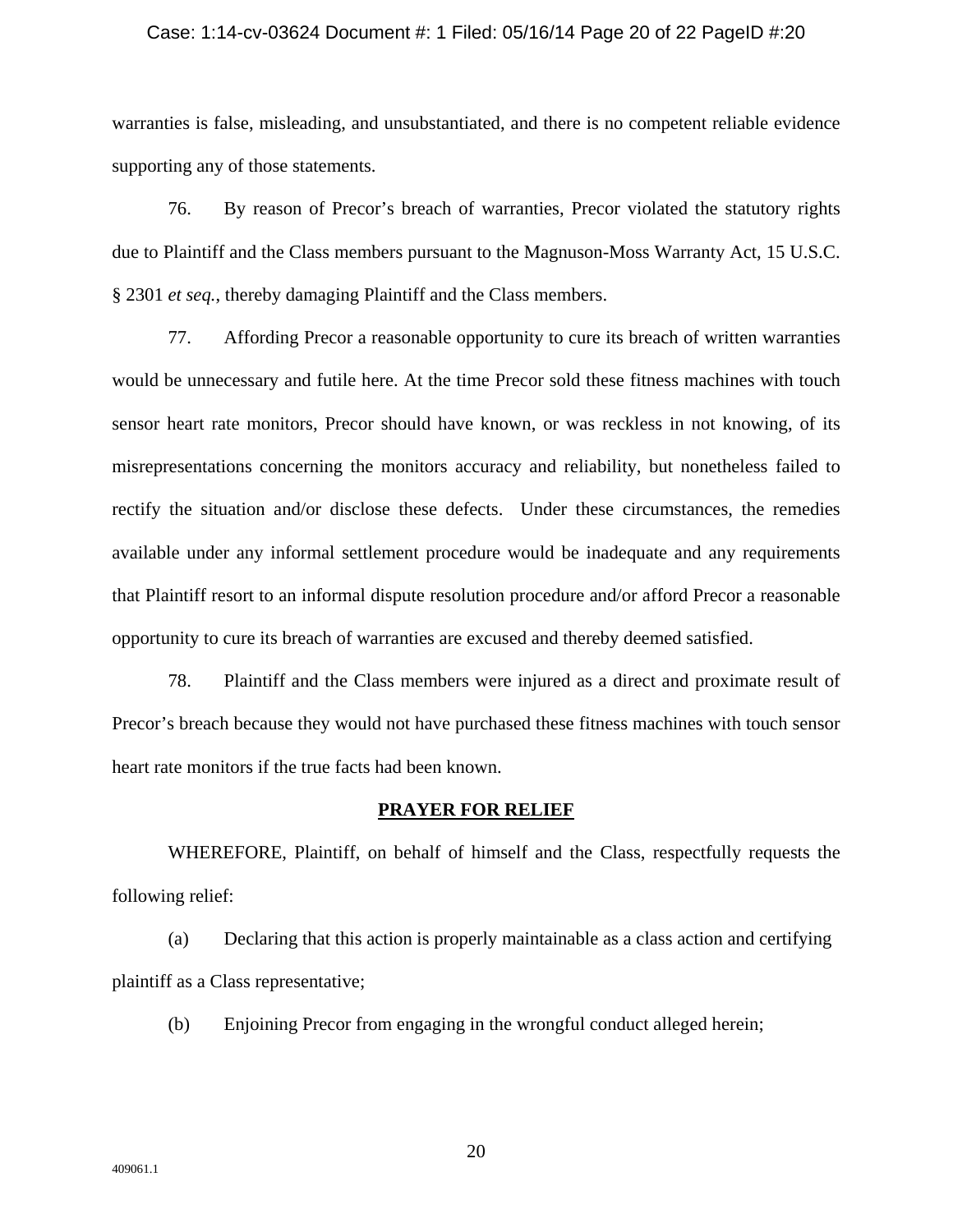## Case: 1:14-cv-03624 Document #: 1 Filed: 05/16/14 Page 21 of 22 PageID #:21

(c) Awarding compensatory damages to Plaintiff and members of the Class

and treble, multiple, disgorgement, punitive or other damages;

- (d) Awarding pre-judgment and post-judgment interest;
- (e) Awarding attorney fees, expenses, and costs, and;
- (f) Providing such other and further relief as this Court may deem just and proper.

## **JURY DEMAND**

Pursuant to Federal Rule of Civil Procedure 38(b), Plaintiff demands a trial by jury on all

claims so triable.

Dated: May 16, 2014 Respectfully submitted,

GARY MEDNICK, individually and on behalf of all others similarly situated

 By: */s/ Katrina Carroll* One of the Attorneys for Plaintiff And the Putative Class

Katrina Carroll (Bar ID No. 6291405) *kcarroll@litedepalma.com* Kyle A. Shamberg (Bar ID No. 6300832) *kshamberg@litedepalma.com* **LITE DEPALMA GREENBERG, LLC**  CHICAGO OFFICE 211 West Wacker Drive Suite 500 Chicago, IL 60606 312.750.1265

Richard R. Gordon *richard.gordon@gordonlawchicago.com*  **Gordon Law Offices, Ltd.**  211 West Wacker Drive Suite 500 Chicago, Illinois 60606 312.332.5200 Fax: 312.236.7727